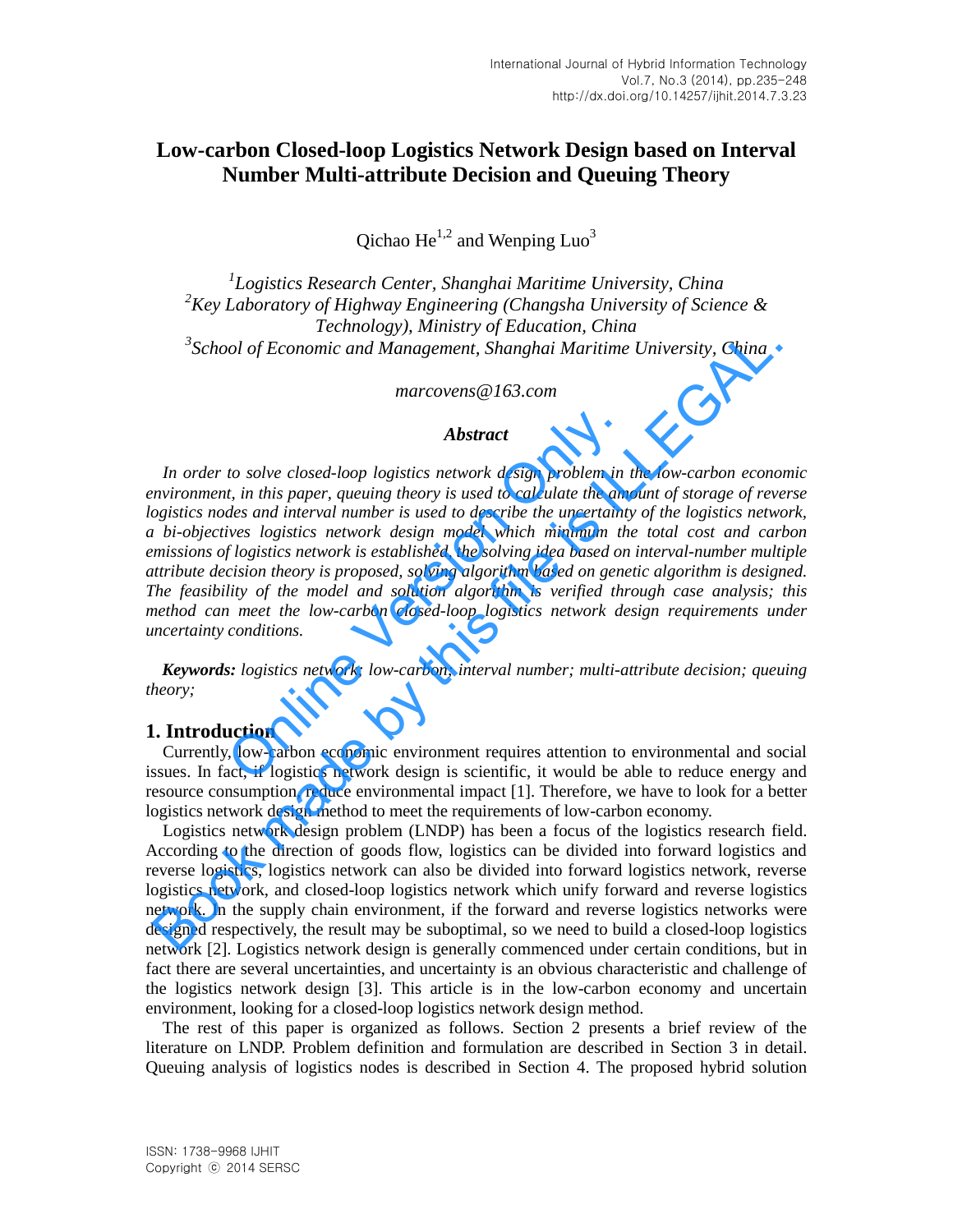methodology is given in Section 5. Case analysis is provided in Section 6. Finally, the paper is concluded in Section 7.

# **2. Literature review**

LNDP has been researched for some time, and includes both determine the number of logistics facilities, location, level of technical ability, and determine the amount of transport and the transport routes between logistics nodes [4].

Lakhal *et al.* [5] propose a general single cycle supply chain network design model, and this can solve the general problem of distribution network design, but dose not involve reverse logistics. Min et al. [6] analysis facility location-allocation problem, propose a nonlinear mixed integer programming model. Srivastava [7] set up a logistics facility location-allocation general conceptual model to minimize the total cost, it can solve the general problem of reverse logistics network design. With the deepening of the study, logistics network design needs to satisfy different aims. Du and Evans [8] establish a reverse logistics network optimization model in order to minimize the total cost and total cycle time. Pishvaee *et al.* [9] research on forward/reverse logistics network, and construct a bi-objective model to minimum the total cost and maximum the network response. Ramezani *et al.* [4] propose a multi-objective model which maximum the gross income and customer service level, minimum the raw material defect rate.

Logistics network design often faces an uncertain environment; the theories of robust etc. have been used to solve uncertainty problems in network design. Qin *et al.* [10] use fuzzy programming theory to establish network design model which is from three aspects which are the lowest expected cost and lowest cost under certain probability and highest reliability. Rosa *et al.* [11] propose a general closed-loop logistics network design model under uncertainty condition based on robust theory. At the same time, some scholars make deeper study on uncertainty. Li and Savachkin [12] consider the facilities failure, supply delay and fund constraints and other uncertain factors. Baghalian *et al.* [13] consider the uncertainty of the supply side and demand side, and establish network design model based on reliability theory and robust theory. unimize the total cost and total cycle time. Pishvaes<br>erse logistics network, and construct a bi-objective model im the network response. Ramezani *et al.* [4] propose a mu<br>he gross income and customer service level, mini mtger programming model. Sivassaas [7], set us a logistics facility location achostop encompetual model to minimize the total cost, it can solve the general problem of reverse logis<br>tetwork design. With the deepening of th

Recently queuing theory begin to be used to analysis of the uncertainty in logistics, Ishfaq and Sox [14] consider the queuing problem of logistics operation in the research of multimodal transport hub and spoke logistics network design problem. In revere logistics stage, queue theory can also be used to analysis the inventory of logistics nodes [15-16]. But the reality may be more complex, logistics network design parameters are not necessarily meet specific probability distribution, but according to statistical data or work experience we can determine the value range of parameters. In this case, we need to use interval number to describe the uncertainty of logistics network.

At the same time, we must consider carbon emissions in low-carbon logistics network design, most existing studies convert the amount of carbon emissions to carbon emissions cost, and the aim of network design is to minimize the total cost [17-19], this is standing in the perspective of enterprises. In fact, government pays more attention to total carbon emissions of logistics network, hope to minimize the emission amount. So we need to find some new logistics network design method to control carbon emissions more directly.

For the deficiencies of the existing low-carbon logistics network design studies, the main innovations in this paper are as follows: (1) network design objectives include minimize both carbon emissions and total cost, this can seek a better balance between costs and carbon emissions; (2) describing the uncertainty of network design parameters with interval number, using queuing theory to analysis the inventory of reverse logistics node, these can enhance the applicability of logistics network design model; (3) integrating forward and reverse logistics to construct a closed-loop logistics network, this makes the network design more reasonable.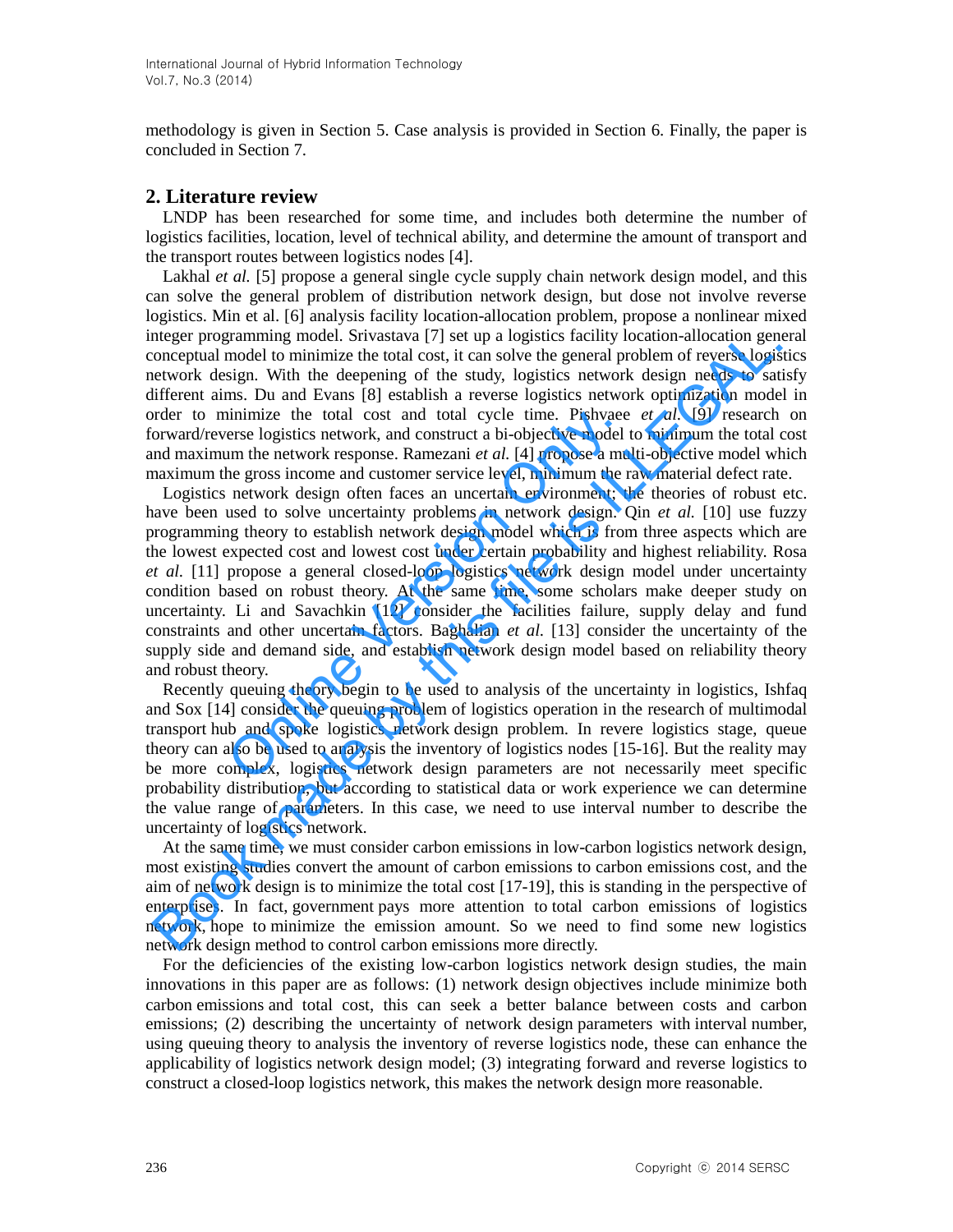# **3. Problem description and proposed model**

### **3.1. Problem description**

 Closed-loop logistics network is composed of logistics node and logistics line, logistics node include Manufacturer, Distribution Center (DC), Sales Center (SC), Customer Zone (CZ), Collection Center (CC), Inspection Center (IC), such as shown in Figure 1. In the forward logistics process, the freight volume between manufacturer and DC is large, and the modes of transport are coexistence, a certain percentage of cargo use road transport and other cargo use rail or water transport. In other stage, the freight volume is small and only select road transport. In forward logistics process, inventory is mainly used to meet customer demand during lead time; in the reverse logistics stage, inventory is mainly generated by the recycled products forming queue which is because of limited processing capacity.



**Figure 1. Close-loop Logistics Network**

From the business perspective, the target of logistics network design is to reduce the total cost which include transportation cost, fixed cost of opening a logistics node, storage cost, time penalty cost etc. From the government perspective, government hopes to minimize the amount of carbon emissions which include emissions in the logistics lines and nodes. Therefore, low -carbon closed-loop logistics network design should unify the government target and enterprise objectives, and solve the bi-objective programming problem.

### **3.2. Assumptions**

 The main assumptions considered in the problem formulation are as follows: (1) locations of logistics nodes and the traffic conditions are predefined; (2) setting a SC and CC in each customer zone; (3) each SC and CC are only responsible for one customer zone; (4) for each SC, only one DC provides service for it, and for each CC, only one IC provides service for it. (5) for each DC and IC, only be served by one manufacturer; (6) the flows entering each CC and IC may wait in a queue to receive necessary recovery service; (7) recycled products returned from CZ to CC and from CC to IC follow Poisson distribution; (8) CC and IC cargo handling time obey negative exponential distribution, CC is a single server system, IC is a multi servers system; (9) manufacturer's production and processing capacity are unlimited; (10) there is a certain proportion between the quantity of recycled products and the demand product of the CZ.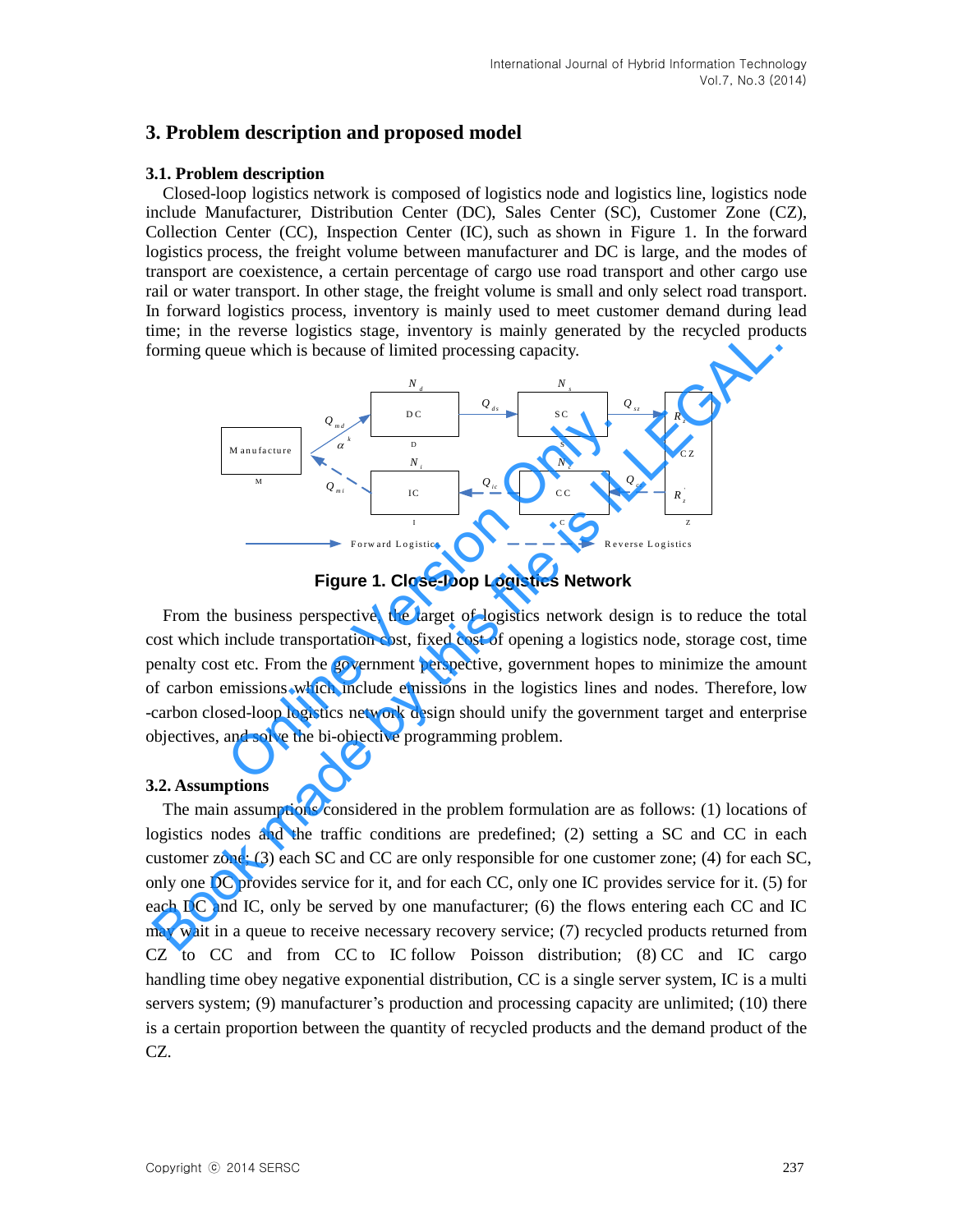International Journal of Hybrid Information Technology Vol.7, No.3 (2014)

### **3.3. Sets and indices**

- *M* number of Manufacturers ( $m = 1, 2, \cdots, M$ )
- *D* number of Distribution Centers ( $d = 1, 2, \dots, D$ )
- *S* number of Sales Centers ( $s = 1, 2, \dots, S$ )
- *z* number of Customer Zones ( $z = 1, 2, \dots, z$ )
- *C* number of Collection Centers ( $c = 1, 2, \dots, C$ )
	- *I* number of Inspection Centers ( $i = 1, 2, \dots, I$ )
- *K* number of transport modes ( $k = 1, 2, 3$ ), k=1 means the road transport, k=2 means the

rail transport, k=3 means the water transport

### **3.4. Parameters**

- $c_{ab}^k$  unit transportation cost from a location *a* to a location *b* using the *k*-th transport mode
- $G_{ab}^{k}$  transport distance from a location *a* to a location *b* using the *k*-th transport mode
- $E_{ab}^{k}$  unit carbon emissions from a location *a* to a location *b* using the *k*-th transport mode
- $Q_{ab}$  total quantity of product transported from a location *a* to a location *b*

The above parameters  $a, b \in M$ ,  $D$ ,  $S$ ,  $Z$ ,  $C$ ,  $I$ 

- *F*<sub>*a*</sub> fixed cost of opening a logistics node at location *a* ( $a \in D, I$ )
- $H_a$  unit storage cost at logistic node  $a$  ( $a \in D$ ,  $S$ ,  $C$ ,  $I$ )
- $E(N_a)$  expected amount of storage at logistics node  $a (a \in D, S, C, I)$
- *LT*<sub>*ab*</sub> lead time of goods sending from a location *a* to a location *b* (*a*, *b*  $\in$  *D*, *S*, *Z* )
- *CH*<sup>2</sup> storage capability of logistics node  $a$  ( $a \in D$ , *S*, *C*, *I*)
- $CS_a$  unit processing capability of logistics node *a* (*a*  $\in$  *C*, *I*)
- $E_a^h$  unit carbon emissions of storage at logistics node *a* ( $a \in D, S, C, I$ ) sport distance from a location *a* to a location *b* using the *k*-t<br>carbon emissions from a location *a* to a location *b* using th<br>l quantity of product transported from a location *a* to a loca<br>e parameters  $a, b \in M, D, S$
- $J(t_{ab}^k)$  time penalty cost function from a location *a* to a location *b* using the K-th transport **Example 14** and the matrix of the matrix diameter of the k-th transport mode  $G_{\mu}^{\perp}$  unit transport distance from a location *a* to a location *b* using the *k*-th transport mode  $G_{\mu}^{\perp}$  unit carbon emissions f

mode  $(a, b \in M, D)$ 

- $T_{\mu}$ *T* allowed arrival time of distribution center *d*
- $\delta$ , time penalty cost coefficient of distribution center *d*
- *k PT* transport prepare time of the *k*-th transport mode
- *k V* transport speed of the *k*-th transport mode
- *z R* product demand of customer zone *z*
- ' *z R* quantity of recycled product of customer zone *z*
- $\beta$ . utilization rate of recycled products in inspection center *i*
- *z* proportion of recycled products and consumer products at customer zone *z*

### **3.5. Decision variables**

 $\alpha_d^k$ ratio of goods transporting from manufacture to distribution center *d* using the *k*-th

transport mode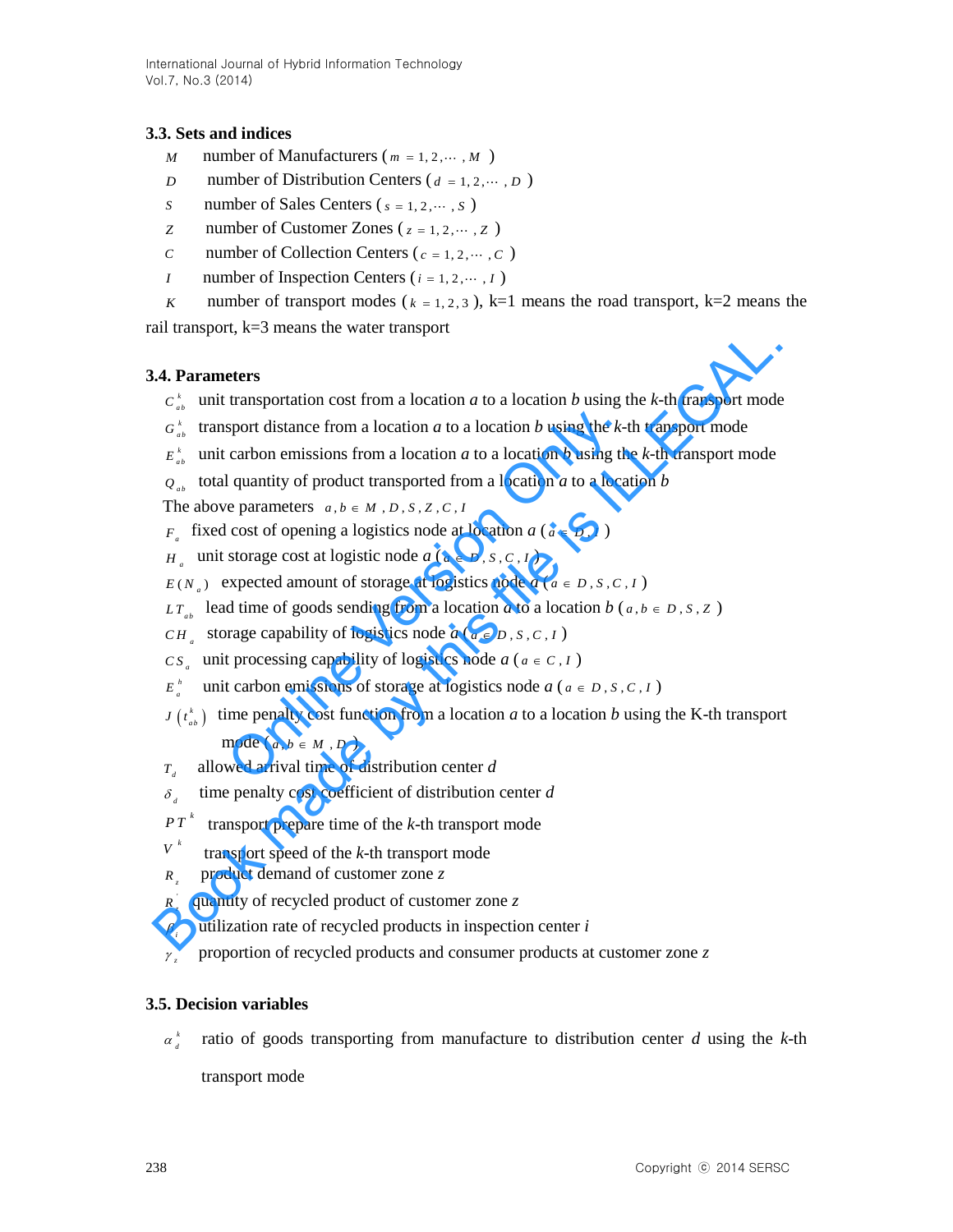1, if logistic s node is assigned to nod<br>  $a, b \in M, D, S, C$ ,<br>
0. otherwise  $_{ab} = \begin{cases} 1, & \text{if } 1 \text{ o g} \\ 0, & \text{otherwise} \end{cases}$  $X_{ab} = \begin{cases} 1, & \text{if } \log \text{ is tives node} \\ 0, & \text{otherwise} \end{cases}$ , *a*, *b*  $\in M$ , *D*, *S*, *C*, *l* Ţ  $=\begin{cases} 1, & \text{if } 1 \text{ of } j \text{ is the } n \text{ of } j \text{ is the } j \text{ is the } j \text{ is the } j \text{ is the } j \text{ is the } j \text{ is the } j \text{ is the } j \text{ is the } j \text{ is the } j \text{ is the } j \text{ is the } j \text{ is the } j \text{ is the } j \text{ is the } j \text{ is the } j \text{ is the } j \text{ is the } j \text{ is the } j \text{ is the } j \text{ is the } j \text{ is the } j \text{ is the } j \text{ is the } j \text{ is the } j \text{ is the } j \text{ is the } j \text{$ , ,  $Y_a = \begin{cases} 1, & \text{if logistics node } a \text{ is open} \\ 0, & \text{otherwise} \end{cases}$ ,  $a \in D, D$ , otherwise,

#### **3.6. Network design model based on interval number**

According to the research needs, we should prescribe interval number and its operation rules:

**Definition 1** Let *R* be a real, closed interval  $[x, x]$  is an interval number which denote

by  $(x)^L$ ,  $x < x$ ,  $x, x \in R$ . If  $x = x$ , then  $(x)^L$  degenerate into a real number.

Let  $(a)^k = [a, a]$ ,  $(b)^k = [b, b]$ , and  $k \ge 0$ , the following is operation rules:

**Rule 1**  $(a)^{L} + (b)^{L} = [a + b, a + b]$ ;

- **Rule 2**  $(a)^{L} \times (b)^{L} = \left[a \times \overline{b}, a \times \overline{b}\right]$ ;
- **Rule 3**  $\frac{(a)^L}{(b)^L} = \left[\frac{a}{\frac{b}{}}}, \frac{a}{\frac{b}{}}\right], (\frac{b}{c} > 0)$ *L L*  $\left(\frac{a}{b}\right)^{\frac{L}{L}} = \left[\frac{a}{\frac{b}{b}}, \frac{a}{\frac{b}{b}}\right], \left(\frac{b}{b}\right)$  $=\left[\frac{a}{\frac{a}{b}},\frac{a}{c}\right], (\underline{b}>0)$  $\begin{bmatrix} b & \underline{b} \end{bmatrix}$ ;

**Rule 4**  $k(a)^{L} = [k \underline{a}, k \underline{a}], k \ge 0$ , if  $k = 0$  then  $k(a)^{L} = 0$ ;

**Rule 5**  $(a)^{L} > (b)^{L}$  if and only if  $\underline{a} \ge \overline{b}$ .

 According to the definition and operation rules of interval number, the objective functions of the logistics network design model are equation 1 and 2. Using the lower bound of each interval parameters, we can get the lower bound of the objective function  $\mathbf{z}$ , and the upper bound  $\mathbf{z}$  is =  $[a, \overline{a}]$ ,  $(b)^{\mu} = [b, \overline{b}]$ , and  $k \ge 0$ , the following is operation<br>  $a)^{\mu} + (b)^{\mu} = [a + b, \overline{a} + \overline{b}]$ ;<br>  $a)^{\mu} \times (b)^{\mu} = [a \times b, \overline{a} \times \overline{b}]$ ;<br>  $a^{\mu} = \left[\frac{a}{b}, \frac{\overline{a}}{b}\right], (b \ge 0)$ ;<br>  $b^{\mu} = [k \underline{a}, k \underline{a}]$ ,  $k \ge 0$ , **Definition 1** Let *R* be a real, closed interval  $[\underline{x}, x]$  is an interval number which der<br>
by  $(x)^k$ ,  $\underline{x} \in \overline{x}$ ,  $\underline{x}, \overline{x} \in R$ . If  $\underline{x} = \overline{x}$ , then  $(x)^k$  degenerate into a real number.<br>
Let  $(a)^k = [a, \overline{a}]$ ,  $(b)^k$ 

$$
\begin{array}{lll}\n\text{pinectors, we can get the lower bound of the objective function} \n\mathcal{L} & \text{and the upper bound} \\
\text{the calculation results of the upper bound of each interval parameters.} \\
\min(z_1)^L = \sum_{n=1}^N \sum_{l=1}^n (C_{n,l}^L)^L (G_{n,l}^L)^L (Q_{n,l}^L)^L (Q_{n,l}^L)^L (Q_{n,l}^L)^L (Q_{n,l}^L)^L (Q_{n,l}^L)^L (Q_{n,l}^L)^L (Q_{n,l}^L)^L (Q_{n,l}^L)^L (Q_{n,l}^L)^L (Q_{n,l}^L)^L (Q_{n,l}^L)^L (Q_{n,l}^L)^L (Q_{n,l}^L)^L (Q_{n,l}^L)^L (Q_{n,l}^L)^L (Q_{n,l}^L)^L (Q_{n,l}^L)^L (Q_{n,l}^L)^L (Q_{n,l}^L)^L (Q_{n,l}^L)^L (Q_{n,l}^L)^L (Q_{n,l}^L)^L (Q_{n,l}^L)^L (Q_{n,l}^L)^L (Q_{n,l}^L)^L (Q_{n,l}^L)^L (Q_{n,l}^L)^L (Q_{n,l}^L)^L (Q_{n,l}^L)^L (Q_{n,l}^L)^L (Q_{n,l}^L)^L (Q_{n,l}^L)^L (Q_{n,l}^L)^L (Q_{n,l}^L)^L (Q_{n,l}^L)^L (Q_{n,l}^L)^L (Q_{n,l}^L)^L (Q_{n,l}^L)^L (Q_{n,l}^L)^L (Q_{n,l}^L)^L (Q_{n,l}^L)^L (Q_{n,l}^L)^L (Q_{n,l}^L)^L (Q_{n,l}^L)^L (Q_{n,l}^L)^L (Q_{n,l}^L)^L (Q_{n,l}^L)^L (Q_{n,l}^L)^L (Q_{n,l}^L)^L (Q_{n,l}^L)^L (Q_{n,l}^L)^L (Q_{n,l}^L)^L (Q_{n,l}^L)^L (Q_{n,l}^L)^L (Q_{n,l}^L)^L (Q_{n,l}^L)^L (Q_{n,l}^L)^L (Q_{n,l}^L)^L (Q_{n,l}^L)^L (Q_{n,l}^L)^L (Q_{n,l}^L)^L (Q_{n,l}^L)^L (Q_{n,l}^L)^L (Q_{n,l}^L)^L (Q_{n,l}^L)^L (
$$

Subject to: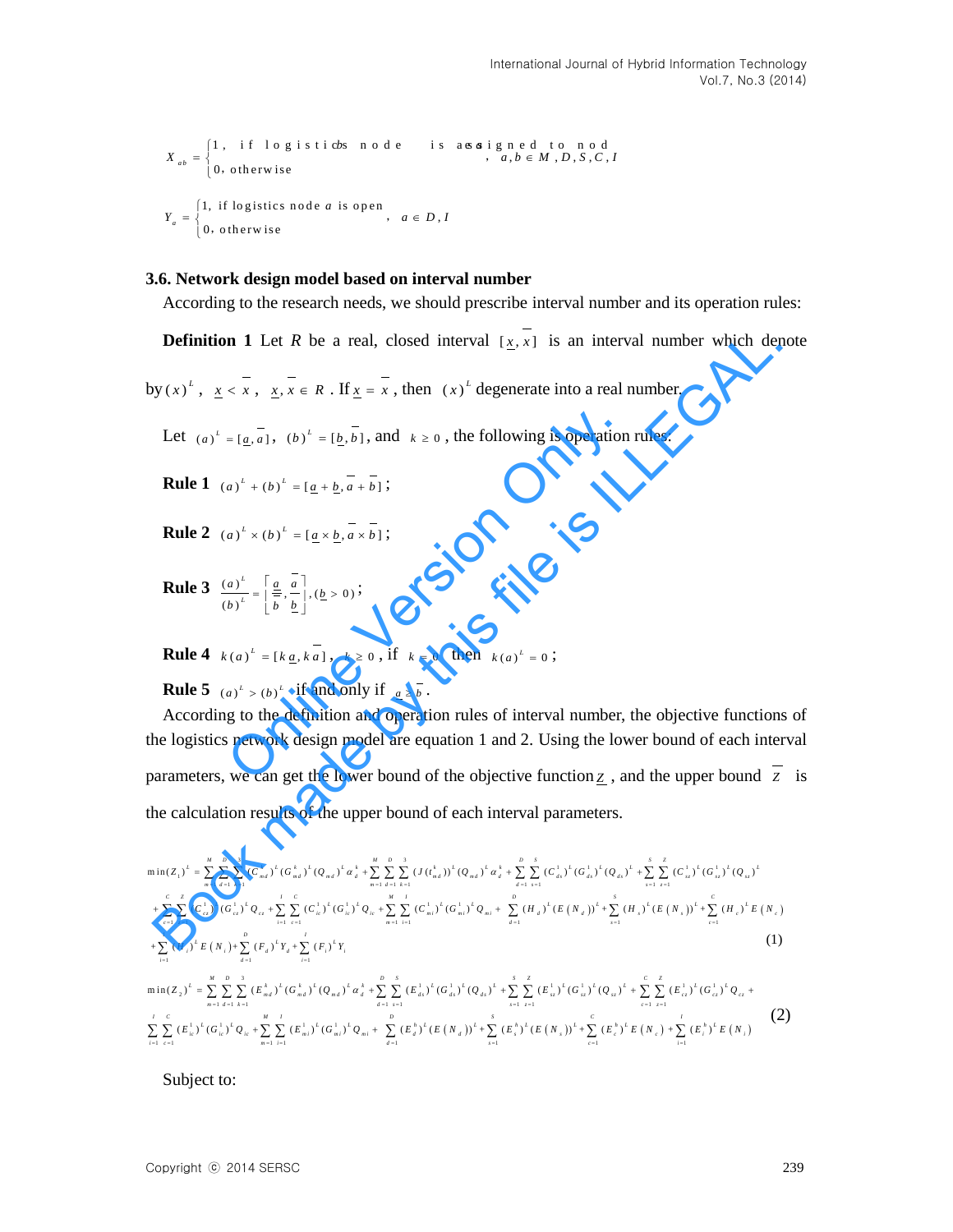$$
(Q_{_{st}})^{\perp} = (R_{_s})^{\perp} X_{_{st}} \qquad \forall \, s \, \in (1 \, , \, 2 \cdot , \, S \, , \, \forall \, ) \, z, \in (1 \, , \mathbb{Z} \, , \tag{3}
$$

$$
Q_{cz} = R_z X_{cz} \qquad \forall c \in (1, 2 \cdot, C, \forall) z, \in (1, \mathbb{Z}, \tag{4}
$$

$$
R_z = \overline{R_z \gamma_z} \qquad \forall z \in (1, 2 \cdot, Z , \tag{5}
$$

$$
(Q_{_{ds}})^{\perp} = \sum_{s=1}^{s} \left( \sum_{z=1}^{z} (Q_{_{sz}})^{\perp} X_{_{sz}} + (E(N_{_{s}})^{\perp}) X_{_{ds}} \quad \forall d \in (1, 2, \cdots, D), \forall s \in (1, 2, \cdots, S), \forall z \in (1, 2, \cdots, Z)
$$
 (6)

$$
(Q_{md})^L = \sum_{d=1}^D \left( \sum_{s=1}^S (Q_{ds})^L X_{ds} + (E(N_d))^L \right) X_{md} \quad \forall d \in (1, 2, \dots, D), \forall s \in (1, 2, \dots, S), \forall m \in (1, 2, \dots, M)
$$
 (7)

$$
(Q_{m,t})^{k} = \sum_{a=1}^{\infty} \left[ \sum_{x=1}^{\infty} (Q_{a,t})^{k} X_{a,t} + (E(N_{a}))^{k} \right] X_{md} \quad \forall d \in (1,2,\dots,D), \forall s \in (1,2,\dots,S), \forall m \in (1,2,\dots,M)
$$
(1)  
\n
$$
Q_{m} = \sum_{r=1}^{c} \left( \sum_{z=1}^{r} Q_{cz} X_{cz} + E(N_{c}) \right) X_{m} \quad \forall c \in (1, 2 \cdot, C, \forall j, \in (1, 12 \cdot, \forall \pi, \infty), \dots Z(1)
$$
(8)  
\n
$$
Q_{m,t} = \sum_{r=1}^{t} \left( \sum_{c=1}^{r} Q_{ac} X_{ac} + E(N_{t}) \right) \beta_{r} X_{m,t} \quad \forall c \in (1, 2 \cdot, C, \forall j, \in (1, 12 \cdot, \forall m, \in), \dots M)
$$
(9)  
\n
$$
(E(N_{a}))^{k} = \sum_{r=1}^{z} Q_{a,t}^{k} \beta_{t} R T_{s}^{k} \quad \forall s \in (1, 2 \cdot, S, \forall) z, \in (1, 2, \times, \dots, M)
$$
(1)  
\n
$$
(E(N_{a}))^{k} = \sum_{r=1}^{s} Q_{a,t}^{k} \beta_{t} R T_{s}^{k} \quad \forall d \in (1, 2 \cdot, D, \forall) k, \in (1, 2, \times, \dots, M)
$$
(1)  
\n
$$
(I_{m,t}^{k})^{k} = (P T^{k})^{k} + (G_{m,t}^{k})^{k} \gamma_{t} d \quad \forall d \in (1, 2 \cdot, D, \forall) k, \in (1, 2, \forall m \in), \dots M
$$
(1)  
\n
$$
(I_{m,t}^{k})^{k} = (P T^{k})^{k} + (G_{m,t}^{k})^{k} \gamma_{t} d \quad \forall t \in (1, 2, \times, D, \forall) k, \in (1, 2, \forall m \in), \dots M
$$
(1)  
\n
$$
(I_{m,t}^{k})^{k} = (I_{m,t}^{k})^{k} \beta_{t} d \quad \forall t \in (1, 2, 5, \dots
$$

$$
Q_{mi} = \sum_{i=1}^{I} \left( \sum_{c=1}^{C} Q_{ic} X_{ic} + E(N_i) \right) \beta_i X_{mi} \quad \forall c \in (1, 2 \cdot, C, \forall) i, \in (4, I2, \forall m, \in), \dots M, 1
$$
(9)  
\n
$$
(E(N_a))^{f} = \sum_{z=1}^{2} Q_{iz}^{-k} M T_z^{L} \quad \forall s \in (1, 2 \cdot, S, \forall) z, \in (4, I2, \times (4, I2, \times (4, I2, \times (4, I2, \times (4, I2, \times (4, I2, \times (4, I2, \times (4, I2, \times (4, I2, \times (4, I2, \times (4, A2, \times (4, A2, \times (4, A2, \times (4, A2, \times (4, A2, \times (4, A2, \times (4, A2, \times (4, A2, \times (4, A2, \times (4, A2, \times (4, A2, \times (4, A2, \times (4, A2, \times (4, A2, \times (4, A2, \times (4, A2, \times (4, A2, \times (4, A2, \times (4, A2, \times (4, A2, \times (4, A2, \times (4, A2, \times (4, A2, \times (4, A2, \times (4, A2, \times (4, A2, \times (4, A2, \times (4, A2, \times (4, A2, \times (4, A2, \times (4, A2, \times (4, A2, \times (4, A2, \times (4, A2, \times (4, A2, \times (4, A2, \times (4, A2, \times (4, A2, \times (4, A2, \times (4, A2, \times (4, A2, \times (4, A2, \times (4, A2, \times (4, A2, \times (4, A2, \times (4, A2, \times (4, A2, \times (4, A2, \times (4, A2, \times (4, A2, \times (4, A2, \times (4, A2, \times (4, A2, \times (4, A2, \times (4, A2, \times (4, A2, \times (4, A2, \times (4, A2, \times (4, A2, \times (4, A2, \times (4, A2, \times (4, A2, \times (4, A2, \times (4, A2, \times (4, A
$$

$$
(E(N_s))^{\frac{1}{s}} = \sum_{z=1}^{z} \varrho_{s}^{\ \ 1}_{z} \, M \, T_z^{\ \ 1}_{z} \qquad \forall \, s \in (1, \ 2 \cdot, \ S \ , \ \forall \, ) z, \in \quad \text{(+1,22,)}
$$

$$
(E(N_a))^{\frac{1}{2}} = \sum_{s=1}^{s} Q_{a,s}^{\ \ L} M_{a,s}^{\ \ L} \quad \forall d \in (1, 2 \cdot, D, \forall s, \in (1, S2).
$$
 (11)

$$
(t_{md}^k)^L = (PT^k)^L + \frac{(G_{md}^k)^L}{(V^k)^L} \quad \forall d \in (1, 2; D, \forall k, \in \text{(1, R, P, \forall m \in), ... M 1} \tag{12}
$$

$$
(J \tbinom{k}{m_d} y') = \begin{cases} (\delta_d \ y' \ (k \xi_d \ \xi' \ T_d(\xi' \ t) ) t \xi_d \end{cases} \quad \text{if} \quad \epsilon \leq T_d \ y' \quad \text{if} \quad \epsilon \leq (1, 2 \cdot, D, \forall k, \epsilon \quad (\cdot 1, R, \forall m \in), \cdots M1 \quad (13)
$$

$$
\overline{E(N_s)} \leq CH_s \qquad \forall s \in (1, 2 \cdot, S), \tag{14}
$$

$$
E(N_d) \leq C H_d \qquad \forall d \in (1, 2 \cdot, D), \tag{15}
$$

$$
E\left(N_c\right) \leq CH_c \qquad \forall c \in (1, 2 \cdot, C),\tag{16}
$$

$$
E\left(N_i\right) \leq CH_i \qquad \forall \, i \in (1, 2 \cdot, I \; , \tag{17}
$$

$$
\sum_{x=1}^{z} X_{xz} = 1 \qquad \forall s \in (1, 2 \cdot, S, \forall) z, \in (1, Z), \tag{18}
$$

$$
\sum_{s=1}^{s} X_{s} = 1 \qquad \forall s \in (1, 2 \cdot, S, \forall) z, \in (1, 22, \tag{19}
$$

$$
\sum_{z=1}^{z} X_{cz} = 1 \qquad \forall c \in (1, 2; C, \forall) z, \in (1, 2). \tag{20}
$$

240 Copyright ⓒ 2014 SERSC ( ) ( ) *L L Q R X sz z sz* 1 1 *C cz c X <sup>c</sup>* (1, 2 , , ), (1, 2 , , ) *C z <sup>Z</sup>* (21)

$$
\sum_{d=1}^{D} X_{ds} = 1 \qquad \forall d \in (1, 2 \cdot, D, \forall) s, \in (0.1, S2).
$$
 (22)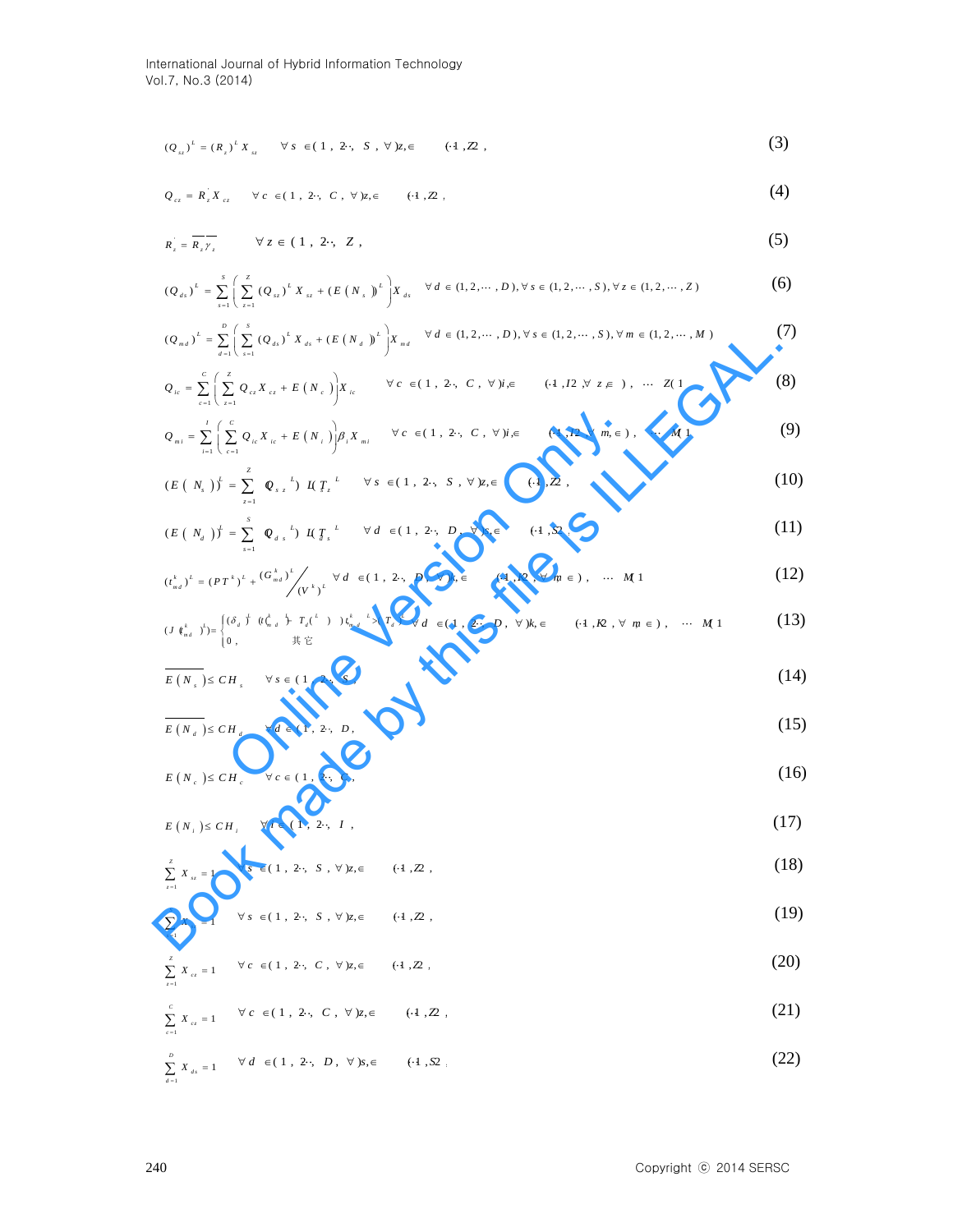$$
\sum_{m=1}^{M} X_{m,d} = 1 \qquad \forall d \in (1, 2 \cdot, D, \forall) m \in (1, M), \tag{23}
$$

$$
\sum_{i=1}^{j} X_{i} = 1 \quad \forall c \in (1, 2, \cdots, C), \forall i \in (1, 2, \cdots, I)
$$
\n(24)

$$
\sum_{m=1}^{M} X_{mi} = 1 \quad \forall i \in (1, 2, \cdots, I), \forall m \in (1, 2, \cdots, M)
$$
\n(25)

$$
\sum_{\alpha}^{k} \alpha_{d}^{k} = 1 \alpha_{d}^{k} \geq ( \forall d \in (1, 2, \cdots, D), \forall k \in (1, 2, \cdots, K)
$$
\n
$$
(26)
$$

$$
\underbrace{\mathcal{Q}_{m,d}, \mathcal{Q}}_{\mathcal{L}^{d}} \mathcal{Q}_{d^2} \mathcal{Q}_{d^2} \mathcal{Q}_{d^2} \mathcal{Q}_{d^2} \mathcal{Q}_{d^2} \mathcal{Q}_{d^2} \mathcal{Q}_{d^2} \mathcal{Q}_{d^2} \mathcal{Q}_{d^2} \mathcal{Q}_{d^2} \mathcal{Q}_{d^2} \mathcal{Q}_{d^2} \mathcal{Q}_{d^2} \mathcal{Q}_{d^2} \mathcal{Q}_{d^2} \mathcal{Q}_{d^2} \mathcal{Q}_{d^2} \mathcal{Q}_{d^2} \mathcal{Q}_{d^2} \mathcal{Q}_{d^2} \mathcal{Q}_{d^2} \mathcal{Q}_{d^2} \mathcal{Q}_{d^2} \mathcal{Q}_{d^2} \mathcal{Q}_{d^2} \mathcal{Q}_{d^2} \mathcal{Q}_{d^2} \mathcal{Q}_{d^2} \mathcal{Q}_{d^2} \mathcal{Q}_{d^2} \mathcal{Q}_{d^2} \mathcal{Q}_{d^2} \mathcal{Q}_{d^2} \mathcal{Q}_{d^2} \mathcal{Q}_{d^2} \mathcal{Q}_{d^2} \mathcal{Q}_{d^2} \mathcal{Q}_{d^2} \mathcal{Q}_{d^2} \mathcal{Q}_{d^2} \mathcal{Q}_{d^2} \mathcal{Q}_{d^2} \mathcal{Q}_{d^2} \mathcal{Q}_{d^2} \mathcal{Q}_{d^2} \mathcal{Q}_{d^2} \mathcal{Q}_{d^2} \mathcal{Q}_{d^2} \mathcal{Q}_{d^2} \mathcal{Q}_{d^2} \mathcal{Q}_{d^2} \mathcal{Q}_{d^2} \mathcal{Q}_{d^2} \mathcal{Q}_{d^2} \mathcal{Q}_{d^2} \mathcal{Q}_{d^2} \mathcal{Q}_{d^2} \mathcal{Q}_{d^2} \mathcal{Q}_{d^2} \mathcal{Q}_{d^2} \mathcal{Q}_{d^2} \mathcal{Q}_{d^2} \mathcal{Q}_{d^2} \mathcal{Q}_{d^2} \mathcal{Q}_{d^2} \mathcal{Q}_{d^2} \mathcal{Q}_{d^2} \mathcal{Q}_{d^2} \mathcal{Q}_{d^2} \mathcal{Q}_{d^2} \mathcal{Q}_{d^2} \mathcal{Q}_{d^2} \mathcal{Q}_{d^2} \math
$$

$$
\frac{E(N_d)}{N} \cdot \frac{H(N)}{N}, \quad (E_i, N), \quad (E_c, N), \quad \forall \, i \in (1, 2, \cdots, I), \forall \, s \in (1, 2, \cdots, S),
$$
\n
$$
(28)
$$

In the model, objective function (1) means minimizing the total cost which include the transportation cost, fixed cost of opening a logistics node, storage cost and time penalty cost; objective function (2) means minimizing the carbon emissions which are generated during the transportation process and storage procedure.

Constraint (3) represents the interval traffic volume between SC and CZ is equal to the interval demand of CZ. Constraint (4) represents the traffic volume between CC and CZ is equal to the amount of recycled products of CZ. Constraint (5) represents that for each CZ, the amount of recycled products is equal to multiply the upper bound of demand by the upper bound of the proportion of recycled products. Constraint (6) makes sure that the interval traffic volume between DC and SC is equal to the interval inventory of SC plus the interval traffic volume between SC and CZ. Constraint (7) makes sure that the interval traffic volume between manufacturer and DC is equal to the interval inventory of DC plus the interval traffic volume between DC and SC. Constraint (8) makes sure that the traffic volume between IC and CC is equal to the inventory of CC plus the traffic volume between CC and CZ. Constraint (9) makes sure that the traffic volume between manufacturer and IC is equal to the inventory of IC plus the traffic volume between IC and CC. Constraint (10) requires that the interval inventory of SC is equal to the total interval demand of CZ during the interval lead time. Constraint (11) requires that the interval inventory of DC is equal to the total interval demand of SC during the interval lead time. Constraints (12) and (13) calculate the interval transportation time and time penalty cost of each mode between manufacturer and DC. Constraints (14)-(17) enforce the capacity restrictions at SC, DC, CC and IC respectively. Constraints (18) and (19) ensure that SC and CZ is one one corresponding. Constraints (20) and (21) ensure that CC and CZ is one one corresponding. Constraint (22) assures that for each SC, only one DC serves it. Constraint (23) assures that for each DC, only one manufacturer serves it. . Constraint (24) assures that each CC only sends recycled products to one IC. Constraint (25) assures that each IC only sends recycled products to one manufacturer. Constraint (26) makes sure that the value of freight proportion is in a reasonable range. Constraints (27) and (28) represent that the traffic volume and inventory are non-negative. nodel, objective function (1) means minimizing the total<br>on cost, fixed cost of opening a logistics node, storage cc<br>nction (2) means minimizing the carbon emissions which a<br>on process and storage procedure.<br>It (3) represe  $Q_{xx}Q_{yy}Q_{yy}Q_{yy}Q_{yy}Q_{yy}R_{yy}$  is  $R_{yy} = (1, 2, M, \gamma)_{\text{Re}} = (1, 2, 2, 1, 0)$ . ( $\frac{N\epsilon}{2}$  is  $\frac{1}{N}$  is  $\frac{N\epsilon}{2}$  is  $\frac{1}{N}$  is  $\frac{1}{N}$  is  $\frac{1}{N}$  is  $\frac{1}{N}$  is  $\frac{1}{N}$ ,  $\frac{1}{N}$ ,  $\frac{1}{N}$ ,  $\frac{1}{N}$ ,  $\frac{1$ 

#### **4. Queuing analysis of logistics nodes**

 According to the hypothesis, recycled products will form a queue in CC and IC, each CC only serves one CZ, and it is  $[M / M / 1 / N]$  system. The basic features of CC are as follows:

1

 $=$ 

 $m=1$ 

 $k = 1$ 

*ic i*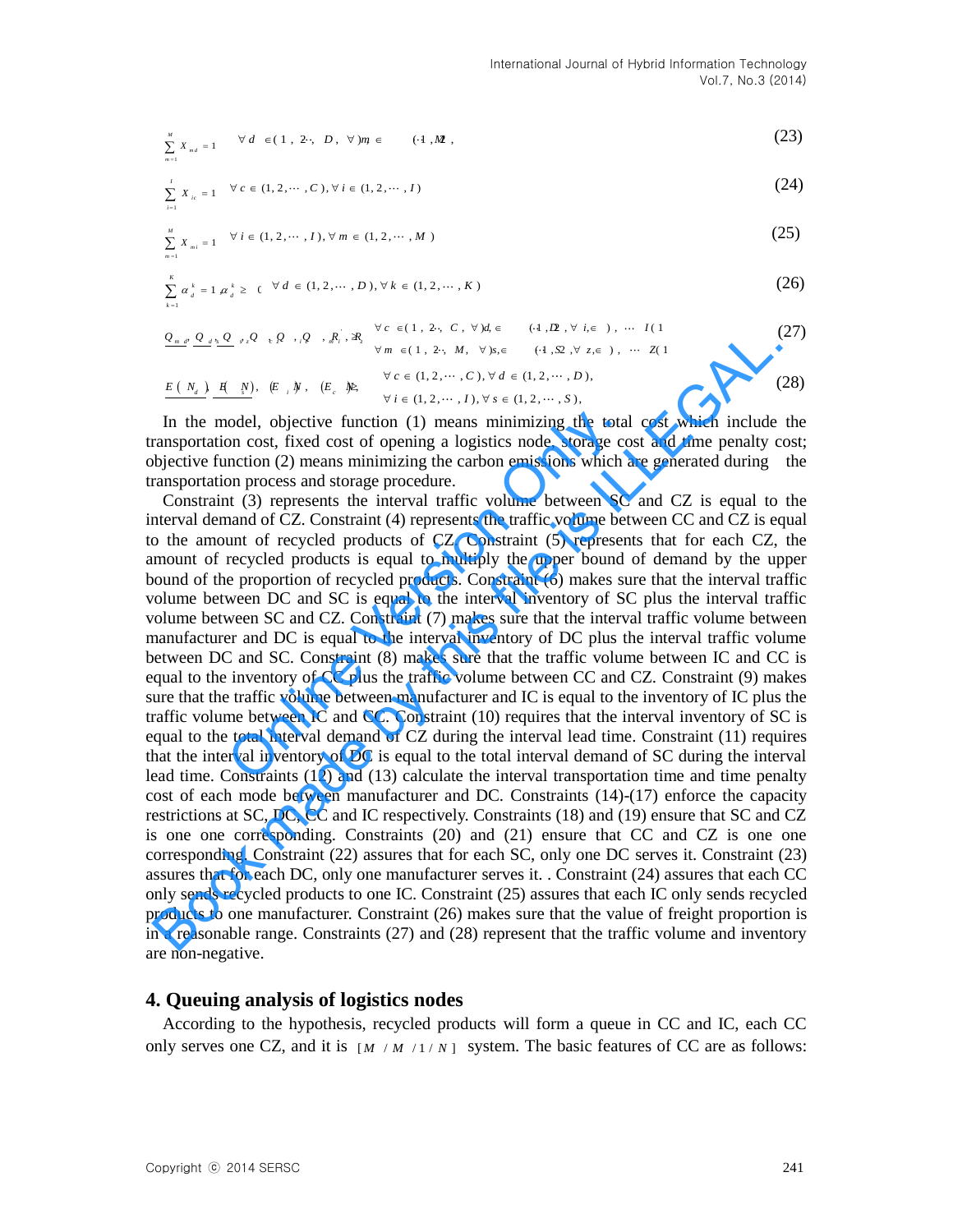Arrival rate  $\sum_{\lambda}^{z}$ 1  $\lambda_c = \sum_{r}^{z} R_c X_{cr}$ , service rate  $u_c = CS_c$ , service intensity  $\rho_c = \lambda_c / u_c$ ,  $\rho_c < 1$ , service *z*  $=$ 

station idle rate  $P_{e0} = \frac{1 - \rho_e}{1 - e^{N_e + 1}}$  $\frac{P_c}{c_0} = \frac{P_c}{1 - \rho_c^{N_c}}$  $P_{c0} = \frac{1 - \mu}{v}$  $= \frac{1 - \rho_c}{1 - \rho_c^{N_c + 1}}$ , expected value of queue length  $I = (P_c - (N_c + 1)\rho_c^{N_c+1})$  $\left(\frac{\rho_c}{1-\rho_c} - \frac{(N_c+1)\rho_c^{N_c+1}}{1-\rho_c^{N_c+1}}\right) - (1-P_{c0})$  $P_{eq} = \left(\frac{\rho_c}{1-\rho_c} - \frac{(N_c+1)\rho_c^{N_c+1}}{1-\rho_c^{N_c+1}}\right) - (1-P_c)$  $L_{eq} = \left(\frac{\rho_c}{l_{eq}} - \frac{(N_c + 1)\rho_c^{N_c+1}}{l_{eq} + N_c+1}\right) - (1 - P_c)$  $\frac{c}{\rho_c} = \frac{(N_c + 1)\rho_c^{N_c + 1}}{1 - \rho_c^{N_c + 1}}$  $=\big(\frac{\rho_{_{c}}}{1-\rho_{_{c}}}-\frac{(N_{_{c}}+1)\rho_{_{c}}^{^{^{^{^{\prime}}c+1}}}{1-\rho_{_{c}}^{^{^{^{^{\prime}}c+1}}}\big)-(1-P_{_{c0}})}\big)$ 

expected inventory of CC  $E(N_c) = L_{cq}$ .

 Every IC serves many CCs, and IC will set a service station for each CC, so IC is  $[M / M / S / N]$  system. The basic features of IC are as follows:

Arrival rate  $\lambda = \frac{c}{\Sigma}$ 1  $\lambda_i = \sum_{i=1}^{C} Q_{i} \, X_{i}$ , service rate  $u_i = CS_i$ , service station number  $S_i = \sum_{i=1}^{C} Q_{i}$ *c*  $=$ 1  $s_i = \sum_{i=1}^{c} X_{i}$ , service *c*  $\equiv$ 

intensity  $\rho_i = \lambda_i / (u_i s_i)$ , service station idle rate  $P_{n=1} = \sum_{i=1}^{s_i-1} \frac{(s_i \rho_i)^k}{s_i} + \frac{(s_i \rho_i)^{s_i} (1 - \rho_i^{N_i - s_i + 1})}{s_i}$  $\begin{array}{c} \circ \\ k=0 \end{array}$  $\frac{(s_i \rho_i)^k}{(s_i \rho_i)^{s_i}}$  (1 -  $\rho_i^{N_i-s_i+1}$ )  $\frac{y_i}{1}$  +  $\frac{(s_i \mu_i)^2 (1 - \mu_i)}{s_i!(1 - \mu_i)}$ *i*<sub>0</sub>  $=$   $\left[\sum_{k=0}^{s_i-1} \frac{(s_i \rho_i)^k}{k!} + \frac{(s_i \rho_i)^{s_i} (1 - \rho_i^{N_i-s_i})}{s_i!(1 - \rho_i)}\right]$  $P_{i0} = \left[ \sum_{k=0}^{S_i-1} \frac{(s_i \rho_i)^k}{k!} + \frac{(s_i \rho_i)^k}{s} \right]$  $\rho_i^{\lambda}$   $(s_i \rho_i)^{s_i} (1 - \rho_i^{N_i - s})$  $\mu$  $^{-1}$  (s. 0)<sup>k</sup> (s. 0)<sup>s<sub>i</sub></sup> (l = 0<sup>N<sub>i</sub>-s<sub>i</sub>+1)</sub>]<sup>-</sup></sup>  $=$  $=\left[\sum_{k=0}^{s_i-1}\frac{(s_i \rho_i)^k}{k!}+\frac{(s_i \rho_i)^{s_i}(1-\rho_i^{s_i-s_i+1})}{s_i!(1-\rho_i)}\right]^{-1}$ , expected value

of queue length  $L_{i_q} = \frac{\rho_i (s_i \rho_i)^{s_i}}{s_i! (1 - \rho_i)^2} P_{i_0} \left[ 1 - \rho_i^{N_i - s_i} - (N_i - s_i) \rho_i^{N_i - s_i} (1 - \rho_i) \right]$ *s*  $L_{iq} = \frac{\rho_i (s_i \rho_i)^{s_i}}{s_i! (1 - \rho_i)^2} P_{i0} \left[ 1 - \rho_i^{N_i - s_i} - (N_i - s_i) \right]$  $\frac{\rho_i(s_i \rho_i)^{s_i}}{\left| \frac{\rho_i(s_i \rho_i)^{s_i}}{\left| 1 - \rho_i \right|^2} P_{i0} \left[ 1 - \rho_i^{N_i - s_i} - (N_i - s_i) \rho_i^{N_i - s_i} (1 - \rho_i) \right] \right|},$ 

 $E(N_i) = L_{ia}$ .

#### **5. Proposed solution approach**

#### **5.1. Solving method**

ength  $L_{u_i} = \frac{\rho_i(s,\rho_i)^s}{s_i!(1-\rho_i)^2} P_{\alpha} \left[1-\rho_i^{s_{i-1}} - (N_i - s_i)\rho_i^{s_{i-1}}(1-\rho_i)\right]$ , expected inventory of IC<br>
...<br> **ed solution approach**<br> **ed solution approach**<br> **ed solution approach**<br> **ed solution approach**<br> **ed solution**  The low carbon closed-loop logistics network design model has two objectives: minimize the total cost and the carbon emissions, these two objectives can be seen as two attributes of network design decisions. Using the TOPSIS decision method mentioned in the literature [20], we can transfer the multi-objectives into multi-attribute to make decision. The basic steps are as follows: Arrival rate  $\lambda_i = \sum_{i=1}^{\infty} \alpha_i x_i$ , service rate  $u_i = CS_i$ , service station intimoter,  $\sum_{i=1}^{\infty} x_i$ , service station idle rate  $n_{in} = \left[\frac{y_{out}(x_i, y_i)}{\sum_{i=1}^{\infty} y_i} + \frac{(y_{out}(y_i, y_i))}{y_{in}(y_i, y_i)}\right]$ , expected viewthensity

Step 1: Generating alternative solutions sets,  $X = \{x_1, x_2, \dots, x_m\}$ .

Step 2: Establishing bi-attribute decision evaluation matrix, the decision attributes set is  $Z = \{Z_1, Z_2\}$ , the weight vector set is  $W = \{w_1, w_2\}$ , and  $W_1 + W_2 = 1$ . Measure every scheme  $x_i$ according to attribute  $Z_k$ , we can get the evaluation value  $(a_{ik})^L$ , and the interval evaluation matrix is  $(A)^{L} = ((a_{ik})_{m \times 2})^{L}$ .

Step 3: Standardizing the interval evaluation matrix. The network's total cost and carbon emissions are belong to cost index, the standardize method is as equation (30), and we can get the standard interval evaluation matrix  $(E)^{L} = ((e_{ik})_{m \times 2})^{L}$ .

$$
\begin{cases}\n\frac{e_{ik}}{a_{ik}} = \left(1 / \overline{a_{ik}}\right) / \sum_{i=1}^{m} 1 / \underline{a_{ik}} \\
\frac{e_{ik}}{e_{ik}} = \left(1 / \underline{a_{ik}}\right) / \sum_{i=1}^{m} 1 / \overline{a_{ik}}\n\end{cases}
$$
\n(30)

Step 4: Calculating the weighted standard decision matrix  $(v_{ik})^L = w_k \cdot (e_{ik})^L$ , determining the positive ideal solution and negative ideal solution through equation (31), using equation (32) to compute the distance between the evaluation object and the positive and negative ideal solutions respectively.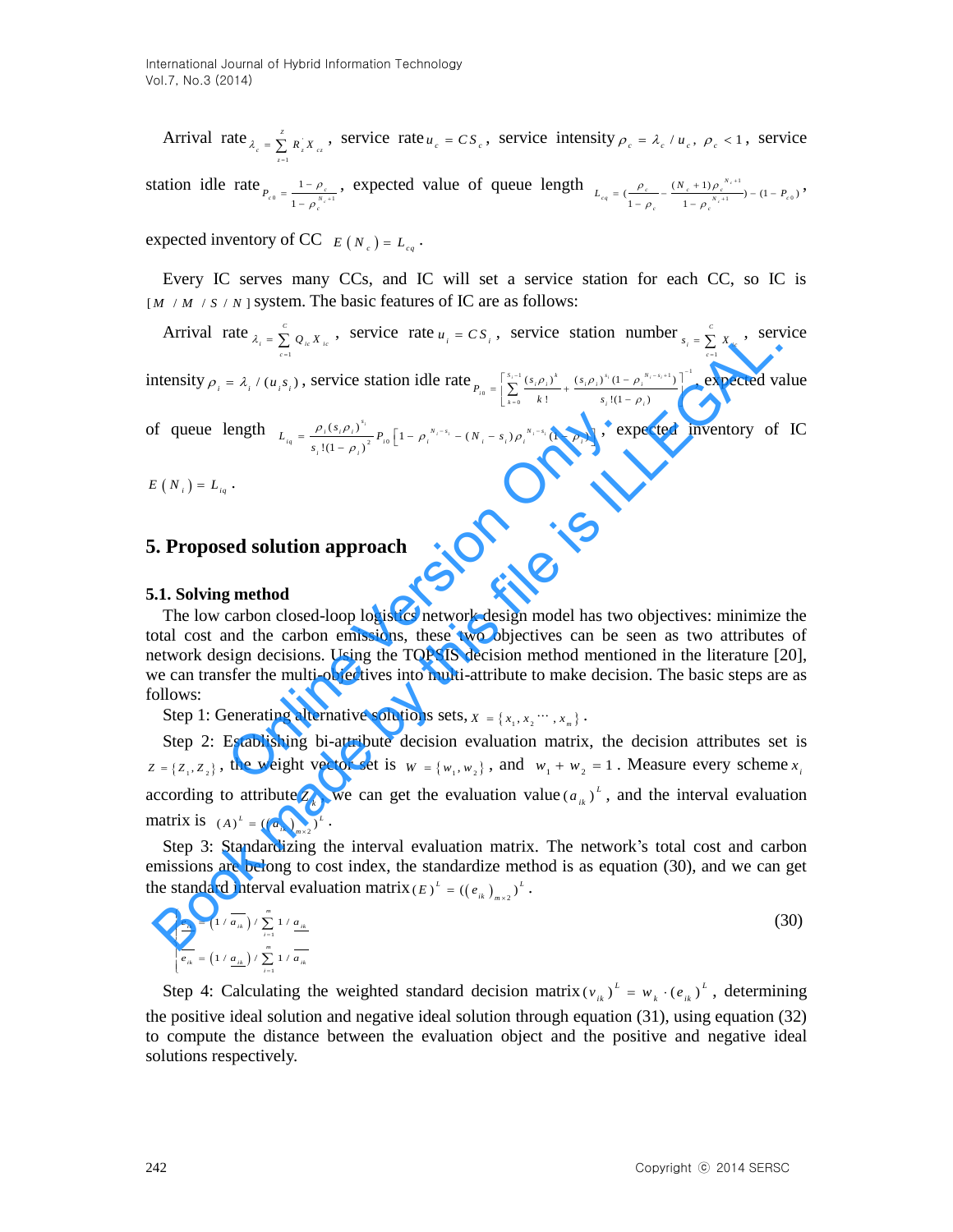$$
\begin{cases}\nv^+ = \{v_1^+, v_2^+, \cdots, v_n^+\} = \{ \max_i \overline{e_i}, |i = 1, 2, \cdots, m; k = 1, 2, \cdots, n \} \\
v^- = \{v_1^-, v_2^-, \cdots, v_n^-\} = \{ \min_i \overline{e_i}, |i = 1, 2, \cdots, m; k = 1, 2, \cdots, n \}\n\end{cases}
$$
\n(31)

$$
\begin{cases}\nD_i^+ = \frac{1}{\sqrt[n]{2}} \left[ \sum_{k=1}^n \left( \left| v_{ik} - v_k^+ \right|^p + \left| v_{ik} - v_k^+ \right|^p \right) \right]^{1/p}, \ p \ge 1 \\
D_i^- = \frac{1}{\sqrt[n]{2}} \left[ \sum_{k=1}^n \left( \left| v_{ik} - v_k^- \right|^p + \left| v_{ik} - v_k^- \right|^p \right) \right]^{1/p}, \ p \ge 1\n\end{cases} \tag{32}
$$

Step 5: Computing the relative degree of approximation  $C_i$  of each scheme through equation (33), sorting  $C_i$  and larger  $C_i$  indicates closer with positive ideal solution, so the ranking position is more front. We select the maximum  $C_i$  program as the optimal solution.

$$
C_i = \frac{D_i^-}{D_i^- + D_i^+} \qquad \forall \, i \in (1, 2 \cdot, m), \tag{33}
$$

#### **5.2 Solving algorithm**

According to the characteristics of the model, based on genetic algorithm, the solving algorithm is as follows:

**5.2.1. Chromosome coding method:** Chromosome is three-dimensional structure as Fig.2. The Z axis is 1 represents the first chromosome, the X axis are 1, 2, 3 represent the first, second and third transport mode which are road, rail, and water transport. The Y axis from 1 to *D* indicates *D* DCs, three values corresponding to the row represent the  $\alpha_d^*$ ; from (*D*+1) to (*D*+*D*) indicates *D* DCs, every X=2 and X=3 elements of a row are 0, each X=1 element of a row is *p*, *p* is an integer from 1 to *M*, this indicates that a DC select manufacturer *p*; from  $(D+D+1)$  to (*D*+*D*+*I*+*S*+*C*) indicate the logistics service provider of IC, SC, and CC respectively, and the encode mode is the same as  $(D+1)$  to  $(D+D)$  segment. Moreover,  $D_i$  with  $D_i$  with the model, based on genetical as follows:<br> **Algorithm**<br> **Conception Only and Solution Only and Solution Only and Solution Only and Solution Only and Solution Only 2013 are proof mode which ar** stay. Completing the Plattiac teacher of the complete complete that a DC select matter and the state and the state of the model, by the select the maximum  $C_i$  program as the optimal solution, so the rankostion is more fr



**Figure 2. Chromosome Coding Structure**

**5.2.2. Genetic solving process:** First, generating the initial population based on the chromosome coding structure. Second, decoding every chromosome and bringing it into the objective functions, and we can get the value of objective functions. Each chromosome corresponds to an alternative solution, according to the interval multi-attribute decision making method which has been mentioned above, we can compute the  $C_i$ , and take  $C_i$  as the fitness of chromosomes. After that, using fixed proportion (gap) method, choosing chromosomes which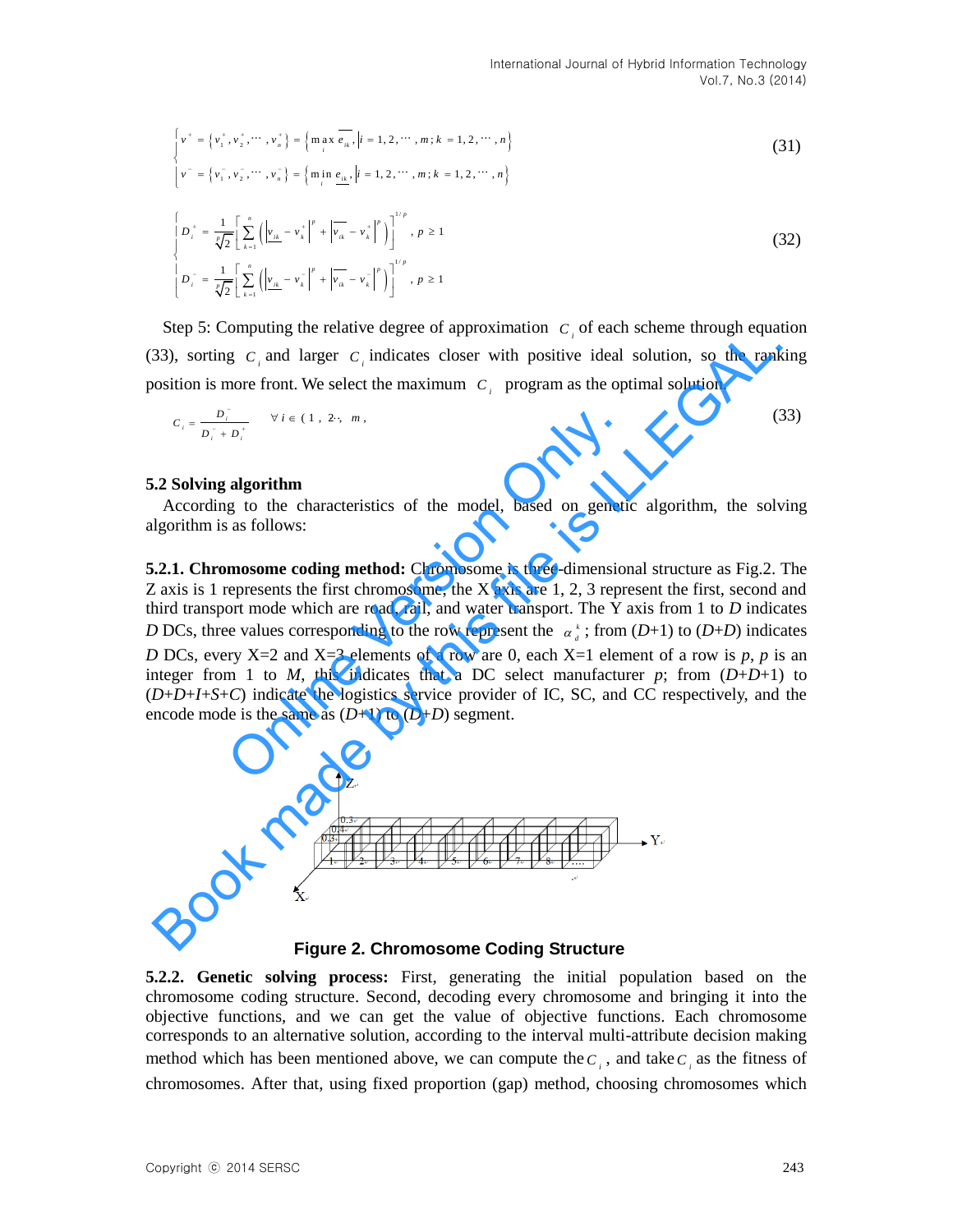have large fitness value to perform crossover, mutation, regenerating populations, and other operations. When iterations reach the given max evolution times, stop running and output the results.

**5.2.3. Judging iterative effect:** The fitness is a relative degree of approximation, and each genetic operation will produce new species, the relative degree of approximation within a population will change, iterations can not guarantee the fitness increasing, so stable fitness can not be used as the iterative effect judgment standard. But if the algorithm was convergent, the best chromosome should be stable, so observing the optimal chromosome's change can determine whether the algorithm has converged.

# **6. Case study**

An enterprise has two production plants in Hunan Province, China, 14 SCs and 14 CCs at the province's 14 cities. Among the 14 cities, three places can build DC and IC. The unit carbon emissions during transportation use data from literature [21], and without considering the logistics nodes' carbon emissions. The parameters of logistics network design model are as shown in Table  $1 \sim 3$ , the demand of CZ is interval number, and other parameters are determinate number.

| mber.          |                 |                 |     |                                                  |          |                 |                 |                 | issions during transportation use data from literature [21], and without considering t<br>gistics nodes' carbon emissions. The parameters of logistics network design model are<br>own in Table $1\sim3$ , the demand of CZ is interval number, and other parameters are determina |
|----------------|-----------------|-----------------|-----|--------------------------------------------------|----------|-----------------|-----------------|-----------------|------------------------------------------------------------------------------------------------------------------------------------------------------------------------------------------------------------------------------------------------------------------------------------|
|                |                 |                 |     | Table 1. Distance between Manufacturer and DC,IC |          |                 |                 |                 | Unit: km                                                                                                                                                                                                                                                                           |
|                |                 |                 |     | Manufacturer 1                                   |          |                 |                 | Manufacturer 2  |                                                                                                                                                                                                                                                                                    |
|                |                 | Road            |     | Railway                                          | Waterway | Road            |                 | Railway         | Waterway                                                                                                                                                                                                                                                                           |
| DC1/IC1        |                 | 70              |     | 78                                               | 55       | 150             |                 | 177             |                                                                                                                                                                                                                                                                                    |
| DC2/IC2        |                 | 171             |     | 207                                              |          | 120             |                 | 108             |                                                                                                                                                                                                                                                                                    |
| DC3/IC3        |                 | 139             |     | 160                                              | 220      | 164             |                 | 259             |                                                                                                                                                                                                                                                                                    |
|                |                 |                 |     | <b>Table 2. Distance and Demand</b>              |          |                 | Unit: km,ton    |                 |                                                                                                                                                                                                                                                                                    |
| <b>SC</b>      | DC <sub>1</sub> | DC <sub>2</sub> | DC3 | Demand                                           | SС       | DC1             | DC <sub>2</sub> | DC <sub>3</sub> | Demand                                                                                                                                                                                                                                                                             |
| $\overline{C}$ | IC1             | IC2             | IC3 |                                                  | CC       | IC <sub>1</sub> | IC2             | IC <sub>3</sub> |                                                                                                                                                                                                                                                                                    |
| 1              | 59              | 296             | 225 | [605, 650]                                       | 8        | 94              | 239             | 266             | [632, 690]                                                                                                                                                                                                                                                                         |
| 2              | 172             | 141             | 10  | [622, 678]                                       | 9        | 324             | 293             | 152             | [573,630]                                                                                                                                                                                                                                                                          |

**Table 1. Distance between Manufacturer and DC,IC Unit: km**

| . Case study<br>umber. |                 |                 |                 |                |                                                  |      |                 |                 | An enterprise has two production plants in Hunan Province, China, 14 SCs and 14 CCs at<br>province's 14 cities. Among the 14 cities, three places can build DC and IC. The unit car<br>missions during transportation use data from literature [21], and without considering<br>ogistics nodes' carbon emissions. The parameters of logistics network design model are<br>hown in Table 1~3, the demand of CZ is interval number, and other parameters are determin |
|------------------------|-----------------|-----------------|-----------------|----------------|--------------------------------------------------|------|-----------------|-----------------|---------------------------------------------------------------------------------------------------------------------------------------------------------------------------------------------------------------------------------------------------------------------------------------------------------------------------------------------------------------------------------------------------------------------------------------------------------------------|
|                        |                 |                 |                 |                | Table 1. Distance between Manufacturer and DC,IC |      |                 |                 | Unit: km                                                                                                                                                                                                                                                                                                                                                                                                                                                            |
|                        |                 |                 |                 | Manufacturer 1 |                                                  |      |                 | Manufacturer 2  |                                                                                                                                                                                                                                                                                                                                                                                                                                                                     |
|                        |                 | Road            |                 | Railway        | Waterway                                         | Road |                 | Railway         | Waterway                                                                                                                                                                                                                                                                                                                                                                                                                                                            |
| DC1/IC1                |                 | 70              |                 | 78             | 55                                               | 150  |                 | 177             |                                                                                                                                                                                                                                                                                                                                                                                                                                                                     |
| DC2/IC2                |                 | 171             |                 | 207            |                                                  | 120  |                 | 108             |                                                                                                                                                                                                                                                                                                                                                                                                                                                                     |
| DC3/IC3                |                 | 139             |                 | 160            | 220                                              | 164  |                 | 259             |                                                                                                                                                                                                                                                                                                                                                                                                                                                                     |
|                        |                 |                 |                 |                | <b>Table 2. Distance and Demand</b>              |      | Unit: km,ton    |                 |                                                                                                                                                                                                                                                                                                                                                                                                                                                                     |
| <b>SC</b>              | DC1             | DC <sub>2</sub> | DC <sub>3</sub> | Demand         | SC                                               | DC1  | DC <sub>2</sub> | DC <sub>3</sub> | Demand                                                                                                                                                                                                                                                                                                                                                                                                                                                              |
| CC                     | IC <sub>1</sub> | IC2             | IC3             |                | CC                                               | IC1  | IC <sub>2</sub> | IC3             |                                                                                                                                                                                                                                                                                                                                                                                                                                                                     |
| $\mathbf{1}$           | 59              | 296             | 225             | [605, 650]     | 8                                                | 94   | 239             | 266             | [632, 690]                                                                                                                                                                                                                                                                                                                                                                                                                                                          |
| 2                      | 172             | 141             | 10              | [622, 678]     | 9                                                | 324  | 293             | 152             | [573, 630]                                                                                                                                                                                                                                                                                                                                                                                                                                                          |
| 3                      | 222             | 10              | 141             | [523,580]      | 10                                               | 330  | 145             | 158             | [526, 590]                                                                                                                                                                                                                                                                                                                                                                                                                                                          |
| $\overline{4}$         | 182             | 291             | 354             | [571, 622]     | 11                                               | 258  | 229             | 67              | [559, 588]                                                                                                                                                                                                                                                                                                                                                                                                                                                          |
| 5                      | 10              | 222             | 172             | [643, 675]     | 12                                               | 375  | 484             | 547             | [621, 655]                                                                                                                                                                                                                                                                                                                                                                                                                                                          |
| 6                      | 43              | 205             | 155             | [640, 680]     | 13                                               | 478  | 246             | 387             | [522,600]                                                                                                                                                                                                                                                                                                                                                                                                                                                           |
| 7                      | 153             | 375             | 325             | [580, 660]     | 14                                               | 494  | 390             | 531             | [478, 525]                                                                                                                                                                                                                                                                                                                                                                                                                                                          |

# **Table 2. Distance and Demand Unit: km,ton**

# **Table 3. Parameters of Logistics Network Design Model**

| <b>Parameter Name</b>                | <b>Parameter Value</b> | <b>Remark</b>      |
|--------------------------------------|------------------------|--------------------|
| Unit cost of road, rail, water       | [0.6; 0.4; 0.2]        | Yuan/ton kilometer |
| Speed of road, rail, water           | [80;60;40]             | Kilometer/hour     |
| Prepare time of road, rail, water    | [6:48:60]              | hour               |
| Unit storage cost of DC, SC, IC, CC  | [15;20;10;8]           | Yuan/ton day       |
| Storage and process capability of CC | [300;70]               | ton                |
| Storage and process capability of IC | [1000;90]              | ton                |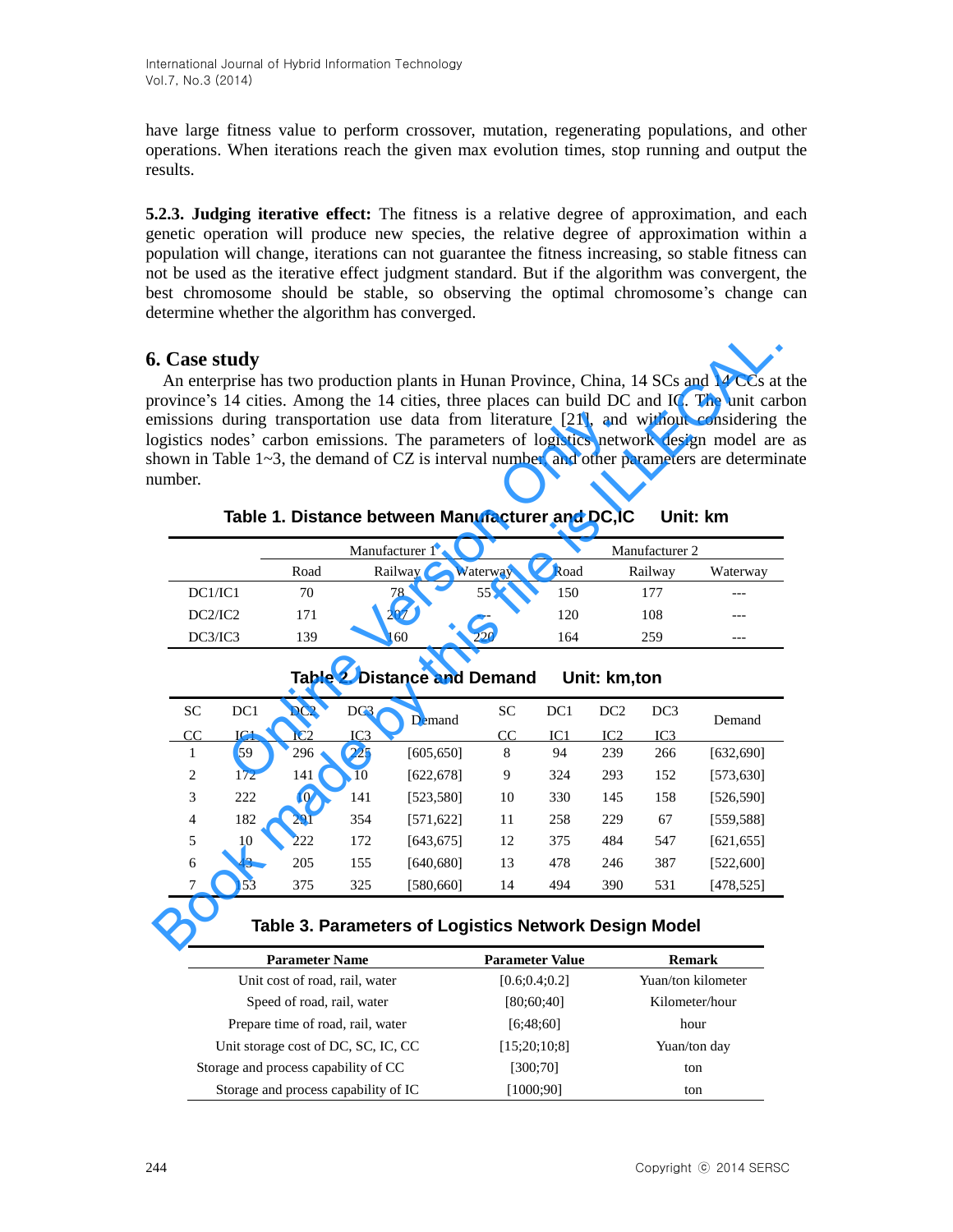| Lead time of SC                             | [1;1;2;1;1;1;1;2;1;3;2;2;3;3] | day              |
|---------------------------------------------|-------------------------------|------------------|
| Lead time of DC                             | [0.5; 0.5; 0.5]               | day              |
| Allowed arrival time of DC                  | [6;12;12]                     | hour             |
| Time penalty cost coefficient of DC         |                               | Yuan/ton hour    |
| Unit carbon emissions of road, rail, water  | [0.04795; 0.00841; 0.01733]   | kg/ton kilometer |
| Fixed cost of DC                            | 100000                        | Yuan             |
| Fixed cost of IC                            | 80000                         | Yuan             |
| Proportion of recycled products at CZ       | 0.1                           |                  |
| Utilization rate of recycled products in IC | 0.8                           |                  |

Using MATLAB software, setting the initial population be composed of 100 chromosomes, the generation gap is 0.9, crossover rate is 0.85, mutation rate is 0.2, maximum number of iterations is 500, calculating results are shown as Table 4. As can be seen from the table, the network structures are consistent under the first two scenarios, but the transportation modes between manufacturer and DC have some differences. When only consider logistics cost (Scenario 1), we will choose only road transport, and this is the same with current enterprise practice. When consider the balance of logistics cost and carbon emissions (Scenario 2), we will select the coexistence of road and rail transport. When only consider carbon emissions (Scenario 3), network structure will change, and we select only rail transport between manufacturer and DC. Thus, if the government implements carbon emissions constraint, enterprises had to consider cost and carbon emissions, so the overall structure of logistics network will not basically change, but the transport mode will tend to low carbon. uctures are consistent under the first two scenarios, but<br>anufacturer and DC have some differences. When only,<br>), we will choose only road transport, and this is the sam<br>hen consider the balance of logistics cost and carbo Using MATLAB software, setting the initial population be composed of 100 chromoson<br>e generation gap is 0.9, crossover rate is 0.85, mutation rate is 0.2, maximum numbele<br>retations is 500, calculating results are shown as

The rail and water transport have certain advantages from the perspective of transportation cost, but because the transport prepare time is too long, the delivery time is too long, this create a great time penalty cost and the total transportation cost being too high. Currently Chinese government does not implement restrictions on carbon emissions, so enterprises always choose road transport.

Under optimal network structure, if only consider cost (Scenario 1), and change the Time penalty cost coefficient, we can get some results as Table 5. As can be seen, with the reduction of the coefficient, transportation mode gradually shift from road to rail or water transport. So in the transportation market, for the goods whose time request are not high, enterprises will choose the cheaper and more environment friendly transport modes.

At the same time, under different scenarios, the upper bound and lower bound of the design objectives constitute Pareto optimality respectively. The area between the upper and lower bounds of the Pareto optimal value form a Pareto optimal interval as be showed on Fig 3 and the optimal values of logistics network design will fall within this range.

| Scenario                            |                | 2              | 3              |
|-------------------------------------|----------------|----------------|----------------|
| TOPSIS attribute calculation weight | [0,1]          | [0.5, 0.5]     | [1,0]          |
| Carbon emissions $(10^2$ ton)       | [3.357, 3.671] | [2.959, 3.241] | [2.027, 2.062] |
| Total logistics cost $(10^6$ Yuan)  | [5.153, 5.591] | [5.590, 6.062] | [5.902, 6.398] |
| Ratio of the transport mode of DC1  | [1,0,0]        | [0,1,0]        | [0,1,0]        |
| Ratio of the transport mode of DC2  | [1,0,0]        | [1,0,0]        | [0,1,0]        |
| Ratio of the transport mode of DC3  | [1,0,0]        | [1,0,0]        | [0,1,0]        |
| SC be served by DC1                 | 1,4,5,6,7,8,12 | 1,4,5,6,7,8,12 | 1,4,5,6,7,8,12 |
| SC be served by DC2                 | 3, 10, 13, 14  | 3, 10, 13, 14  | 3, 10, 13, 14  |

#### **Table 4. Logistics Network Design Result Under Different Scenarios**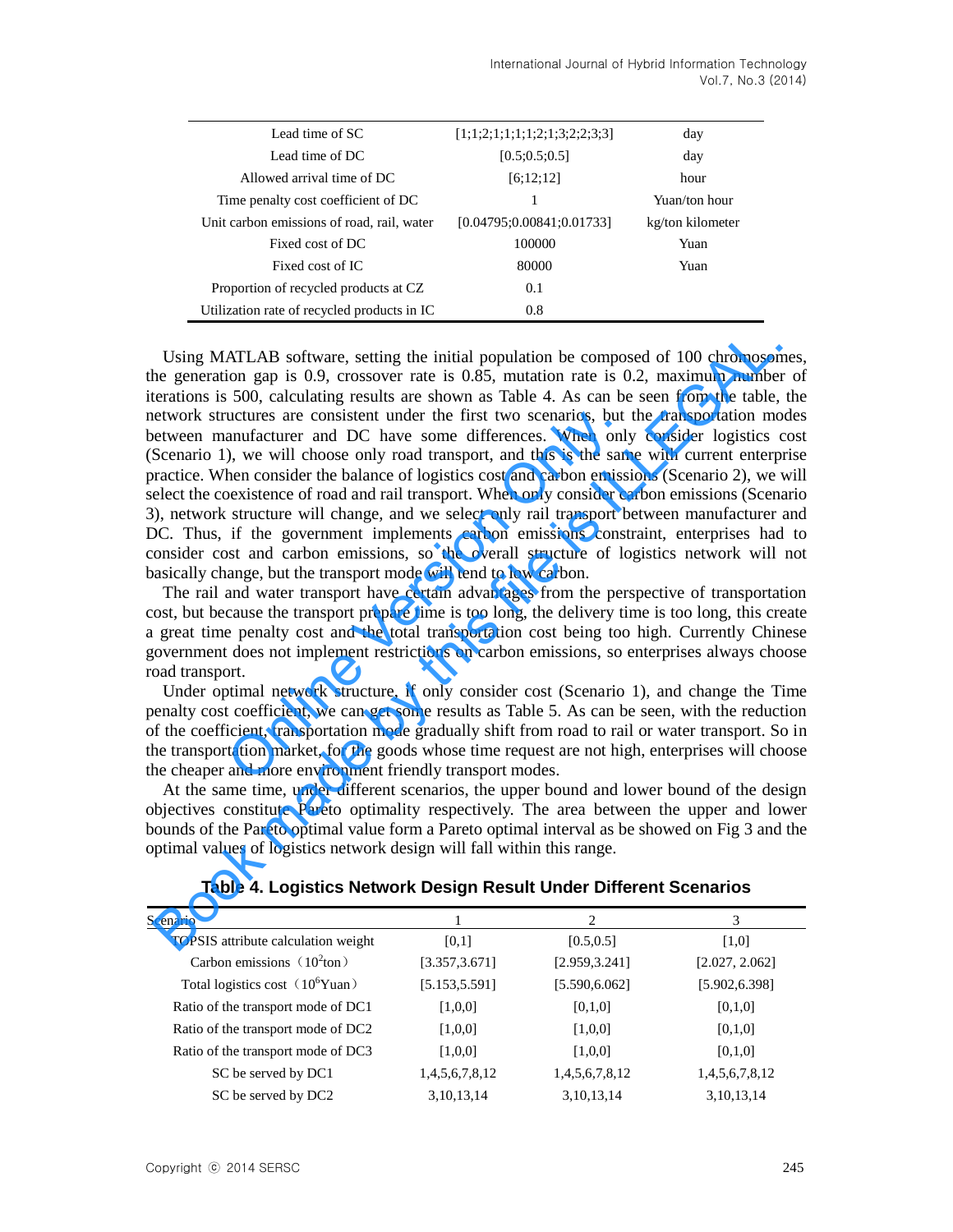| SC be served by DC3           | 2,9,11               | 2,9,11               | 2,9,11         |
|-------------------------------|----------------------|----------------------|----------------|
| CC be served by IC1           | 1,4,5,6,7,8,12,13,14 | 1,4,5,6,7,8,12,13,14 | 1,4,5,6,7,8,14 |
| CC be served by IC2           |                      |                      | 3,12,13        |
| CC be served by IC3           | 2,3,9,10,11          | 2,3,9,10,11          | 2,9,10,11      |
| DC be served by manufacturer1 | 1,3                  | 1,3                  | 1,3            |
| DC be served by manufacturer2 | 2                    | 2                    | $\overline{c}$ |
| IC be served by manufacturer1 | 1,2,3                | 1,2,3                | 1,3            |
| IC be served by manufacturer2 |                      |                      | $\mathfrak{D}$ |

| Table 5. Logistics Network Design Result under Different Time Penalty |  |  |  |
|-----------------------------------------------------------------------|--|--|--|
|                                                                       |  |  |  |

| Scenario                            | 1-1       | 1-2         | 1-3       |
|-------------------------------------|-----------|-------------|-----------|
| Time penalty cost coefficient of DC | $1 - 0.7$ | $0.7 - 0.5$ | $0.5 - 0$ |
| Ratio of the transport mode of DC1  | [1,0,0]   | [1,0,0]     | [0,0,1]   |
| Ratio of the transport mode of DC2  | [1,0,0]   | [0,1,0]     | [0,1,0]   |
| Ratio of the transport mode of DC3  | [1,0,0]   | [0,0,1]     | [0,0,1]   |



# **Figure 3. Results of Logistics Networks Cost and Carbon Emissions**

# **7. Conclusions**

In the low-carbon economic environment, when design a logistics network, we not only need to focus on costs, benefits and other economics indicators, but also meet the energy saving and environment protection requirements. In this context, this study expand from one-way logistics network to closed-loop logistics network, use interval number theory to analyze network's uncertainty, use queue theory to calculate the amount of reverse logistics. With the lowest emissions and minimum cost as the objectives, a bi-objectives closed-loop logistics network design model has been constructed based on interval number theory, solving algorithm has been proposed, and the model has been tested through case analysis. Compared with existing research, the logistics network design method presented in this paper can better adapt to uncertain environment, balance the logistics cost and carbon emissions more directly, and improve the low carbon logistics network design theory.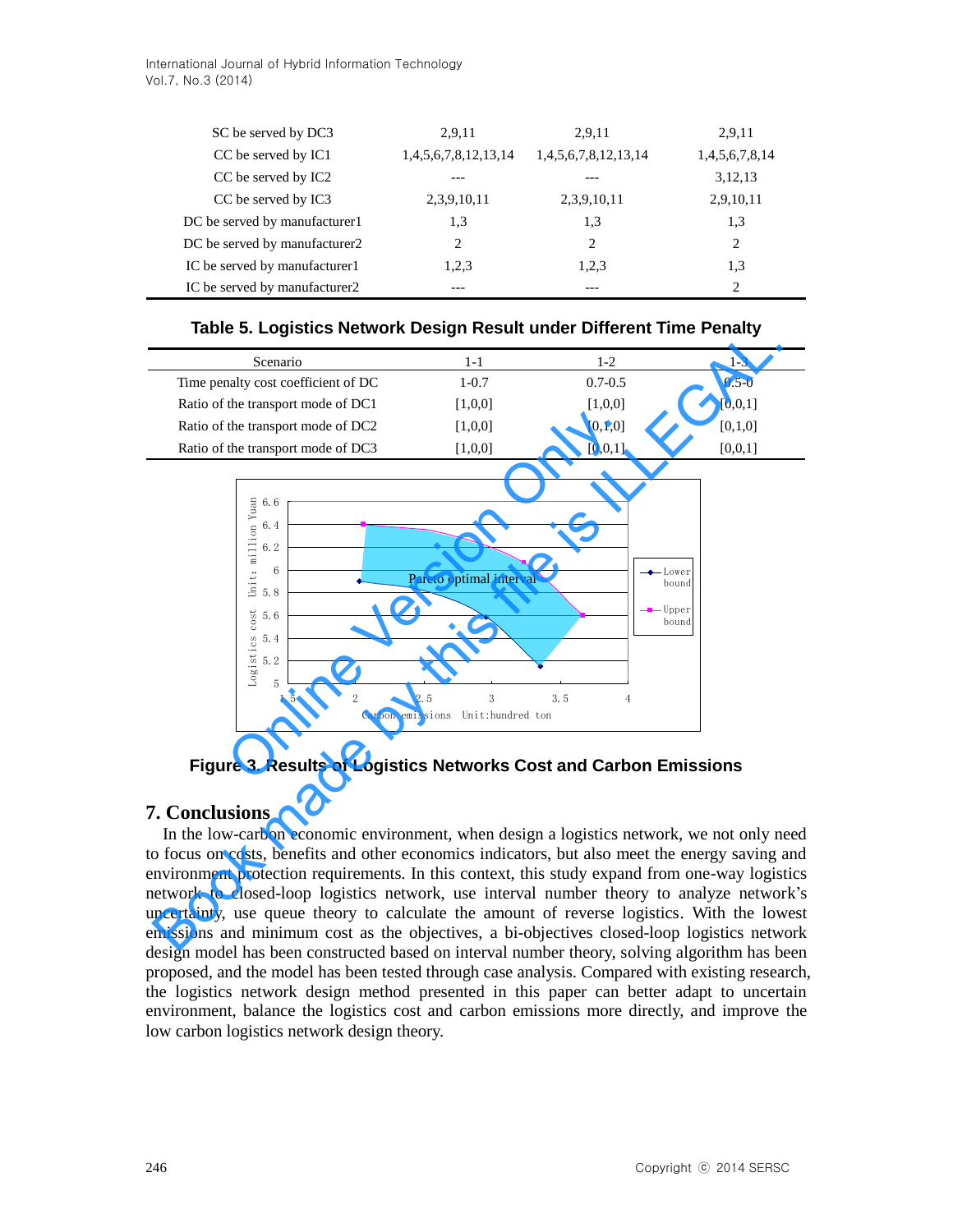### **Acknowledgments**

This work is supported by the Key Laboratory of Highway Engineering (Changsha University of Science & Technology), Ministry of Education of China under Grant No.kfj120102 and the natural science foundation of Hunan province, China, No.11JJ6044.

### **References**

- [1] S. R. Cardoso, A. P. F. D. Barbosa-Povoa and S. Relvas, "Design and planning of supply chains with integration of reverse logistics activities under demand uncertainty", European Journal of Operational Research, vol. 226, no. 3, (**2013**), pp. 436-451.
- [2] D. H. Lee and M. Dong, "A heuristic approach to logistics network design for end-of-lease computer products recovery", Transportation Research. Part E, vol. 44, no. 3, (**2008**), pp. 455-474.
- [3] E. H. Sabri and B. M. Beamon, "A multi-objective approach to simultaneous strategic and operational planning in supply chain design", OMEGA, vol. 28, no. 5, (**2000**), pp. 581-598.
- [4] M. Ramezani, M. Bashiri and R. Tavakkoli-Moghaddam, "A new multi-objective stochastic model for a forward /reverse logistic network design with responsiveness and quality level", Applied Mathematical Modeling, vol. 7, no. 1-2, (**2013**), pp. 328-344. The recovery. Transpor[t](http://www.sciencedirect.com/science/article/pii/S0377221712009484)ation Research 17a II, vol. 44, no. 3. (2008), p. 455-474.<br>
31 E. H. Suhri and B. M. Beamon, "A multi-origicive approach to simulate it ultraportion and the significant particles in a supply channel
- [5] S. Lakhal, A. Martel, O. Kettani and M. Oral, "On the optimization of supply chain networking decisions", European Journal of Operational Research, vol. 129, no. 2, (**2001**), pp. 2 59–270.
- [6] H. Min, H. J. Ko and C. S. Ko, "A genetic algorithm approach to developing the multi-echelon reverse logistics network for product returns", Omega, vol. 34, no. 1, (**2006**), pp. 56-69.
- [7] S. K. Srivastava, "Network design for reverse logistics", Omega, vol. 36, no. 4, (**2008**), pp. 535-548.
- [8] F. Du and G. W. Evans, "A bi-objective reverse logistics network analysis for post-sale service", Computers & Operations Research, vol. 35, no. 8, (**2008**), pp. 2617-2634.
- [9] M. S. Pishvaee, R. Z. Farahani and W. Dullaert. "A. memetic algorithm for bi-objective integrated forward/reverse logistics network design", Computers and Operations Research, vol. 36, no. 6, (**2010**), pp. 1100-1112.
- [10] Zh. F. Qin and X. Y. Ji, "Logistics network design for product recovery in fuzzy environment", European Journal of Operational Research, vol. 202, no. 2, (**2009**), pp. 479-490.
- [11] V. D. Rosa, M. Gebhard, E. Hartmann and J. Wollenweber, "Robust sustainable bi-directional logistics network design under uncertainty", International Journal of Production Economics, vol. 145, no. 1, (**2013**), pp. 184-198.
- [12] Q. W. Li and A. Savachkin, "A heuristic approach to the design of fortified distribution networks", Transportation Research Part E: Logistics and Transportation Review, vol. 50, no. 2, (**2013**), pp. 138-148.
- [13] A. Baghalian, S. Rezapour and R. Z. Farahani, "Robust supply chain network design with service level against disruptions and demand uncertainties: A real-life case", European Journal of Operational Research, vol. 227, no. 1, (**2013**), pp. 199-215. Example The Matter and M. Oral, "Only the primarized proce controls and planny force controls and A. A. Martel, O. Kettani and M. Oral, "On the optimization of supply Journal of Operational Research, vol. 129, no. 2, (200
- [14] R. Ishfaq and C. R. Sox, "Design of intermodal logistics networks with hub delays", European Journal of Operational Research, vol. 220, no. 3, (**2012**), pp. 629-641.
- [15] K. Lieckens and N. Vandaele, "Multi-level reverse logistics network design under uncertainty", International Journal of Production Research, vol.50, no. 1, (**2012**), pp. 23-40.
- [16] B. Vahdani, R. Tavakkoli-Moghaddam and F. Jolai, "Reliable design of a logistics network under uncertainty: A fuzzy possibilistic-queuing model", Applied Mathematical Modelling, vol. 37, no. 5, (**2013**), pp. 3254-3268.
- [17] H. Krikke, "Impact of closed-loop network configurations on carbon footprints: A case study in copiers", Resources, Conservation and Recycling, vol. 55, no. 12, (**2011**), pp. 1196-1205.
- [18] D. Kannan, A. Diabat, M. Alrefaei, K. Govindan and G. Yong, "A carbon footprint based reverse logistics network design model", Resources, Conservation and Recycling, vol. 67, no. 10, (**2012**), pp. 75-79.
- [19] S. Elhedhli and R. Merrick, "Green supply chain network design to reduce carbon emissions", Transportation Research Part D: Transport and Environment, vol. 17, no. 5, (**2012**), pp. 370-379.
- [20] Z. L. Yue, "An extended TOPSIS for determining weights of decision makers with interval numbers", Knowledge-Based Systems, vol. 24, no. 1, (**2011**), pp. 146-153.
- [21] B. Jiang, J. Li and X. Y. Mao, "Container ports multimodal transport in China from the view of low carbon", The Asian Journal of Shipping and Logistics, vol. 28, no. 3, (**2012**), pp. 321-343.